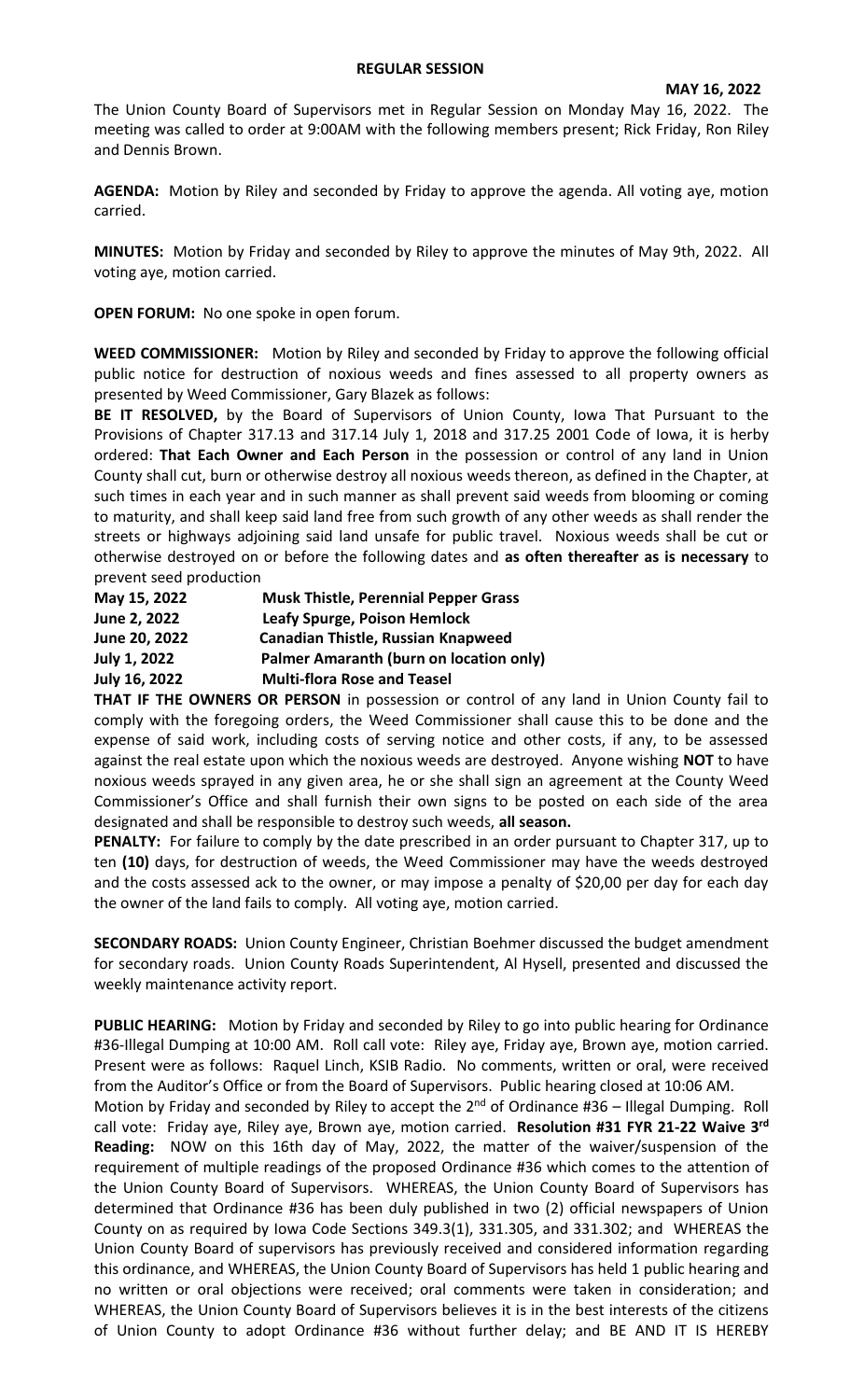RESOLVED that Union County, by and through the Union County Board of Supervisors, pursuant to the provisions of section 331.302(5) formally waives/suspends the requirement of multiple readings (3<sup>rd</sup> Reading) of the proposed adoption of Ordinance #36. Roll call vote: Friday aye, Riley aye, Brown aye, motion carried. **Approve Ordinance #36 FYR 21-22 Illegal Dumping:** Motion by Friday and seconded by Riley to approve Ordinance #36 FYR 21-22 Illegal Dumping as follows: Be it Ordained by the Board of Supervisors of Union County, Iowa, that:

SECTION 1: Purpose. This ordinance is enacted to expressly prohibit the disposal of solid waste within the county in unauthorized locations other than permitted waste disposal sites, such as in public right-of-way and on public and private property. The unauthorized disposal of solid waste endangers the health, safety, and welfare of citizens of Union County, Iowa, and causes the County to expend limited resources to dispose of unauthorized waste.

SECTION 2. The Code of Ordinances of Union County, Iowa is hereby amended by creating Chapter, entitled "Illegal Dumping" with the following sections:

#### DEFINITIONS.

As used in this chapter, the following terms are defined:

- 1. "Discard" means to place, cause to be placed, throw, deposit, or drop.
- 2. "Garbage" means all solid and semisolid, putrescible animal and vegetable wastes resulting from the handling, preparing, cooking, storing, serving and consuming of food or of material intended for use as food, and all offal, excluding useful industrial byproducts, and shall include all such substances from all public and private establishments and from all residences.
- 3. "Litter" means any garbage, rubbish, trash, refuse, waste materials, or debris. Litter includes but is not limited to empty beverage containers, cigarette butts, food waste packaging, other food or candy wrappers, handbills, empty cartons, or boxes.
- 4. "Public place" means any county road, street, sidewalk, alley, or other thoroughfare, including any portion of the right-of-way, and any other public land, including ditches and streams, within the jurisdiction of the county.
- 5. "Refuse" means putrescible and nonputrescible wastes including but not limited to garbage, rubbish, ashes, incinerator ash, incinerator residues, street cleanings, market and industrial solid wastes and sewage treatment wastes in dry or semisolid form.
- 6. "Rubbish" means nonputrescible solid waste consisting of combustible and noncombustible wastes, such as ashes, paper, cardboard, tin cans, yard clippings, wood, glass, bedding, crockery or litter of any kind.
- 7. "Solid Waste" means garbage, refuse, rubbish, litter, construction and demolition waste and other similar discarded solid or semisolid materials. Solid waste includes, but is not limited to the following items:
	- a. Tires
	- b. Household appliances
	- c. Furniture
	- d. Mechanical equipment
	- e. Construction and demolition debris
	- f. Brush or yard waste
	- g. Junk or inoperable vehicles or parts of vehicles.

## ILLEGAL DUMPING PROHIBITED.

It shall be unlawful for any person or entity to discard solid waste, garbage, or litter in or upon public property within the County, except in authorized receptacles or landfill sites in accordance with established policies, permits, permission, and procedures. It shall be unlawful for any person or entity to discard solid waste, garbage, or litter in or upon private property, whether within or outside of an authorized receptacle, without the consent of the owner of such property.

## ENFORCEMENT.

This Chapter shall be enforced by Union County Environmental Specialist or their designee as a county infraction, or by the Union County Sheriff or the Sheriffs designee as a simple misdemeanor.

## VIOLATIONS, PENALTIES, AND ALTERNATIVE RELIEF.

Violation of this chapter shall be a county infraction as set forth in Iowa Code section 331.307. Fines may be assessed in accordance with the following schedule. A. Schedule of Civil Penalties